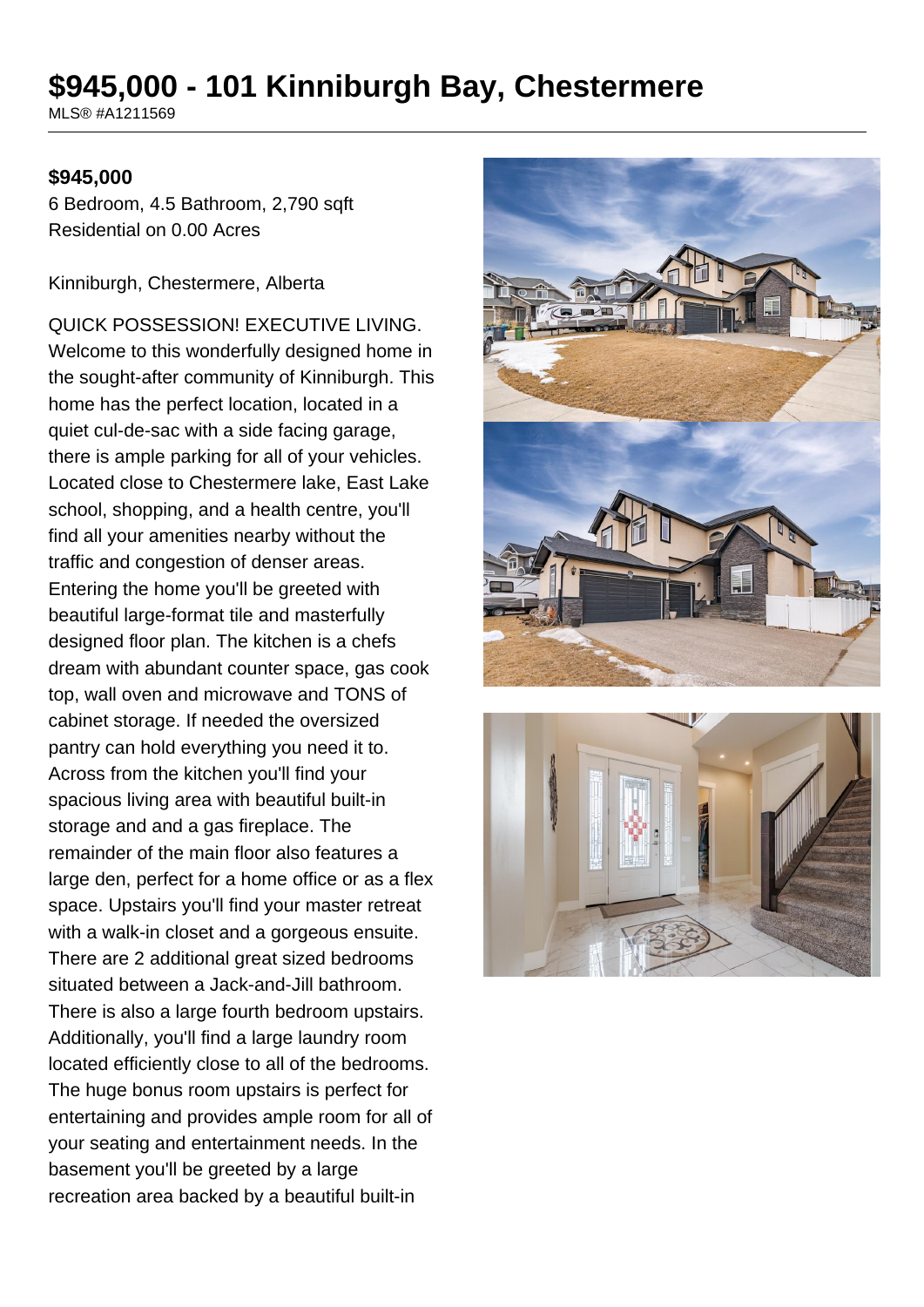wet bar. The wet bar features beautiful cabinetry and gorgeous wine fridge as well. In the basement you'll also find 2 additional large bedrooms and a 4pc bathroom all matched with the same level of finishing as the rest of the home. You'll be able to enjoy warm evenings in your full landscaped backyard featuring a large deck and vinyl fencing. There are also no neighbors backing onto your yard, instead there is a meticulously maintained path that leads to all corners of the community. In the front of the house you'll find ample parking spaces all around the home and even a large front yard area.

Built in 2015

#### **Essential Information**

| MLS@#                 | A1211569    |
|-----------------------|-------------|
| Price                 | \$945,000   |
| Bedrooms              | 6           |
| Bathrooms             | 4.5         |
| Full Baths            | 4           |
| Half Baths            | 1           |
| <b>Square Footage</b> | 2,790       |
| Lot SQFT              | 6,781       |
| <b>Year Built</b>     | 2015        |
| <b>Type</b>           | Residential |
| Sub-Type              | Detached    |
| <b>Style</b>          | 2 Storey    |
| Status                | Active      |

#### **Community Information**

| <b>Address</b>     | 101 Kinniburgh Bay |
|--------------------|--------------------|
| Subdivision        | Kinniburgh         |
| City               | Chestermere        |
| Province           | Alberta            |
| <b>Postal Code</b> | <b>T1X 0M2</b>     |

### **Amenities**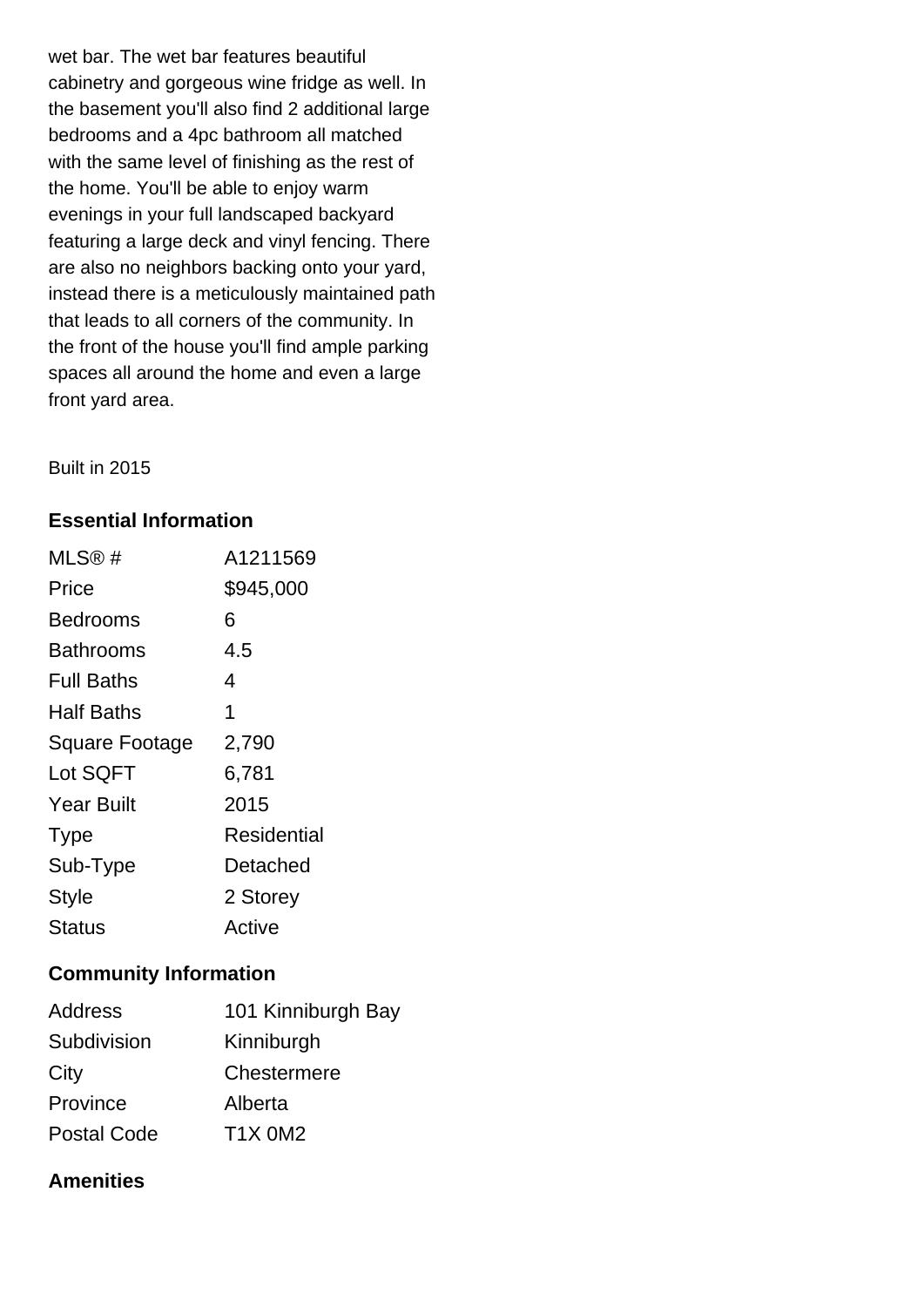| <b>Parking Spaces</b><br>Parking              | 6<br><b>Triple Garage Attached</b>                                                                                                                                                                                                                                                                                                                          |  |  |
|-----------------------------------------------|-------------------------------------------------------------------------------------------------------------------------------------------------------------------------------------------------------------------------------------------------------------------------------------------------------------------------------------------------------------|--|--|
| # of Garages                                  | 3                                                                                                                                                                                                                                                                                                                                                           |  |  |
| <b>Interior</b>                               |                                                                                                                                                                                                                                                                                                                                                             |  |  |
| Goods Included                                | Bar, Beamed Ceilings, Bookcases, Breakfast Bar, Built-in Features,<br>Ceiling Fan(s), Central Vacuum, Chandelier, Closet Organizers, Double<br>Vanity, Granite Counters, High Ceilings, Jetted Tub, Kitchen Island, No<br>Animal Home, No Smoking Home, Open Floorplan, Pantry, Recessed<br>Lighting, Stone Counters, Storage, Vinyl Windows, Crown Molding |  |  |
| Appliances                                    | Bar Fridge, Dishwasher, Garage Control(s), Gas Cooktop, Microwave,<br>Oven-Built-In, Range Hood, Refrigerator, Washer/Dryer, Window<br>Coverings                                                                                                                                                                                                            |  |  |
| Heating                                       | <b>Forced Air</b>                                                                                                                                                                                                                                                                                                                                           |  |  |
| Cooling                                       | <b>None</b>                                                                                                                                                                                                                                                                                                                                                 |  |  |
| Has Basement                                  | Yes                                                                                                                                                                                                                                                                                                                                                         |  |  |
| Fireplace                                     | Yes                                                                                                                                                                                                                                                                                                                                                         |  |  |
| # of Fireplaces                               | 1                                                                                                                                                                                                                                                                                                                                                           |  |  |
| <b>Fireplaces</b>                             | Gas                                                                                                                                                                                                                                                                                                                                                         |  |  |
| <b>Basement Development</b><br>Finished, Full |                                                                                                                                                                                                                                                                                                                                                             |  |  |
| <b>Basement Type</b>                          | Finished, Full                                                                                                                                                                                                                                                                                                                                              |  |  |
| Flooring                                      | Carpet, Tile, Wood                                                                                                                                                                                                                                                                                                                                          |  |  |
| <b>Exterior</b>                               |                                                                                                                                                                                                                                                                                                                                                             |  |  |
| <b>Exterior Features</b>                      | Garden, Private Entrance, Private Yard                                                                                                                                                                                                                                                                                                                      |  |  |
| Lot Description                               | Back Yard, Backs on to Park/Green Space, Corner Lot, Landscaped,<br>Garden, Level                                                                                                                                                                                                                                                                           |  |  |
| Roof                                          | <b>Asphalt Shingle</b>                                                                                                                                                                                                                                                                                                                                      |  |  |
| Construction                                  | Stone, Stucco, Wood Frame                                                                                                                                                                                                                                                                                                                                   |  |  |

Foundation Poured Concrete

Front Exposure E

Frontage Metres 20.88M 68`6" Site Influence Back Yard, Backs on to Park/Green Space, Corner Lot, Landscaped, Garden, Level

## **Additional Information**

Zoning R-1

**Room Dimensions**

Den 11`3 x 10`7